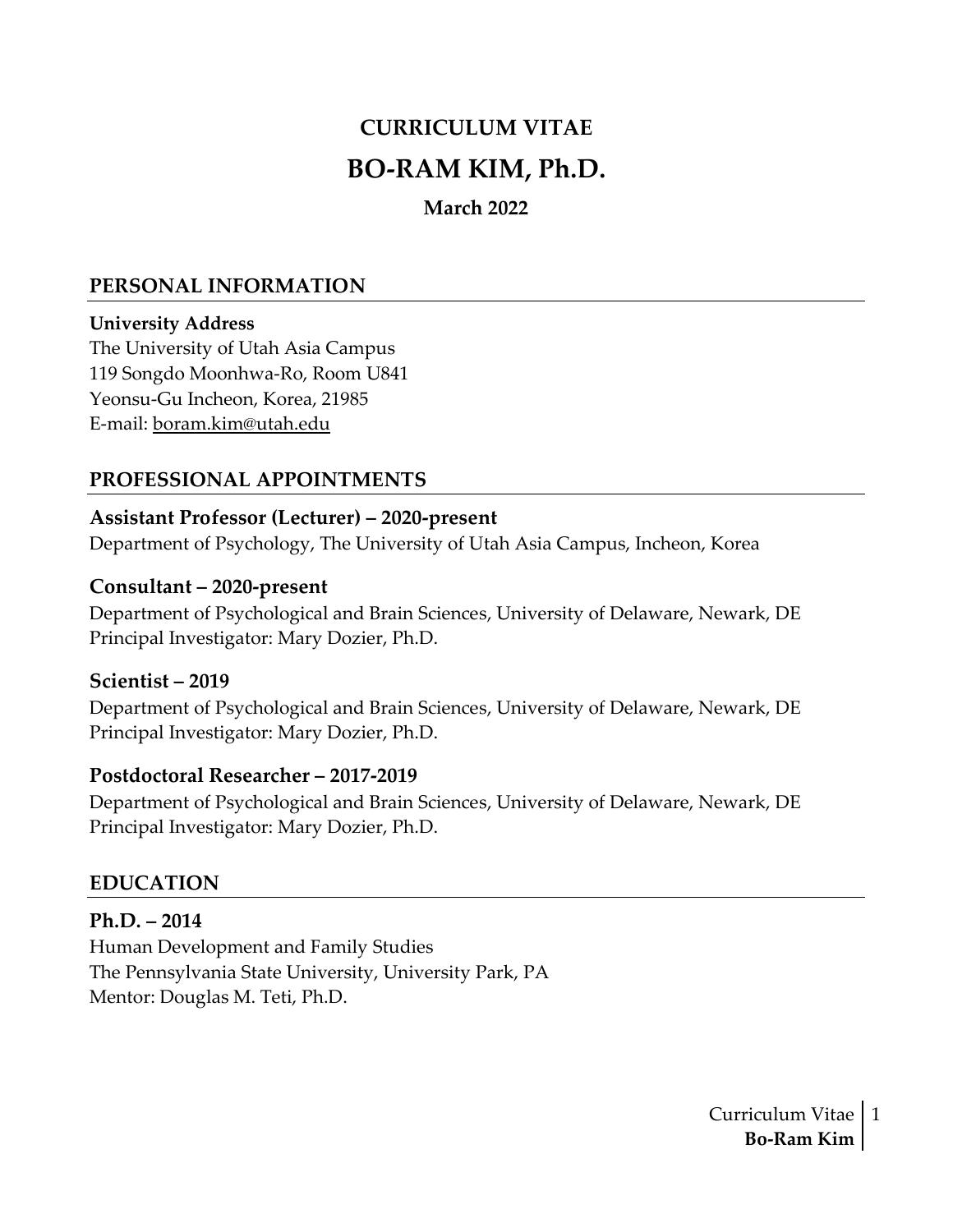#### **M.S. – 2010**

Human Development and Family Studies The Pennsylvania State University, University Park, PA Mentor: Douglas M. Teti, Ph.D.

## **B.A. – 2006**

Psychology, Music History and Theory Oberlin College, Oberlin, OH

## **Online Teaching Certificate – 2014**

The Pennsylvania State University, World Campus

## **Children's Program Certificate, General Level I – 2007**

Mt. San Antonio College, Walnut, CA

## **TEACHING EXPERIENCE**

|              | <b>Instructor</b> , The University of Utah Asia Campus, Incheon, Korea |
|--------------|------------------------------------------------------------------------|
| 2022, Spring | Research Experience (PSY4800; undergraduate course)                    |
| 2022, Spring | Love and Relationships (PSY1080; undergraduate course)                 |
| 2022, Spring | General Psychology (PSY1010; undergraduate course)                     |
| 2021, Fall   | Research Experience (PSY4800; undergraduate course)                    |
| 2021, Fall   | Abnormal Child Psychology (PSY3250; undergraduate course)              |
| 2021, Fall   | General Psychology (PSY1010; undergraduate course)                     |
| 2021, Summer | Special Topics: Family Issues (PSY3960; undergraduate course)          |
| 2021, Spring | Research Experience (PSY4800; undergraduate course)                    |
| 2020, Fall   | Research Experience (PSY4800; undergraduate course)                    |
| 2020, Fall   | Abnormal Child Psychology (PSY3250; undergraduate course)              |
| 2020, Fall   | Love and Relationships (PSY1080; undergraduate course)                 |
| 2020, Fall   | General Psychology (PSY1010; undergraduate course)                     |
| 2020, Summer | Internship Program in Psychology (PSY4890; undergraduate course)       |
| 2020, Summer | Special Topics: Family Relationships (PSY3960; undergraduate course)   |
| 2020, Spring | Love and Relationships (PSY1080; undergraduate course)                 |
| 2020, Spring | General Psychology (PSY1010; undergraduate course)                     |

**Adjunct Instructor**, University of Delaware, Newark, DE

| 2019, Fall   | General Psychology (PSYC 100; undergraduate course) |
|--------------|-----------------------------------------------------|
| 2019, Spring | Research Methods (PSYC 207; undergraduate course)   |
| 2018, Fall   | Research Methods (PSYC 207; undergraduate course)   |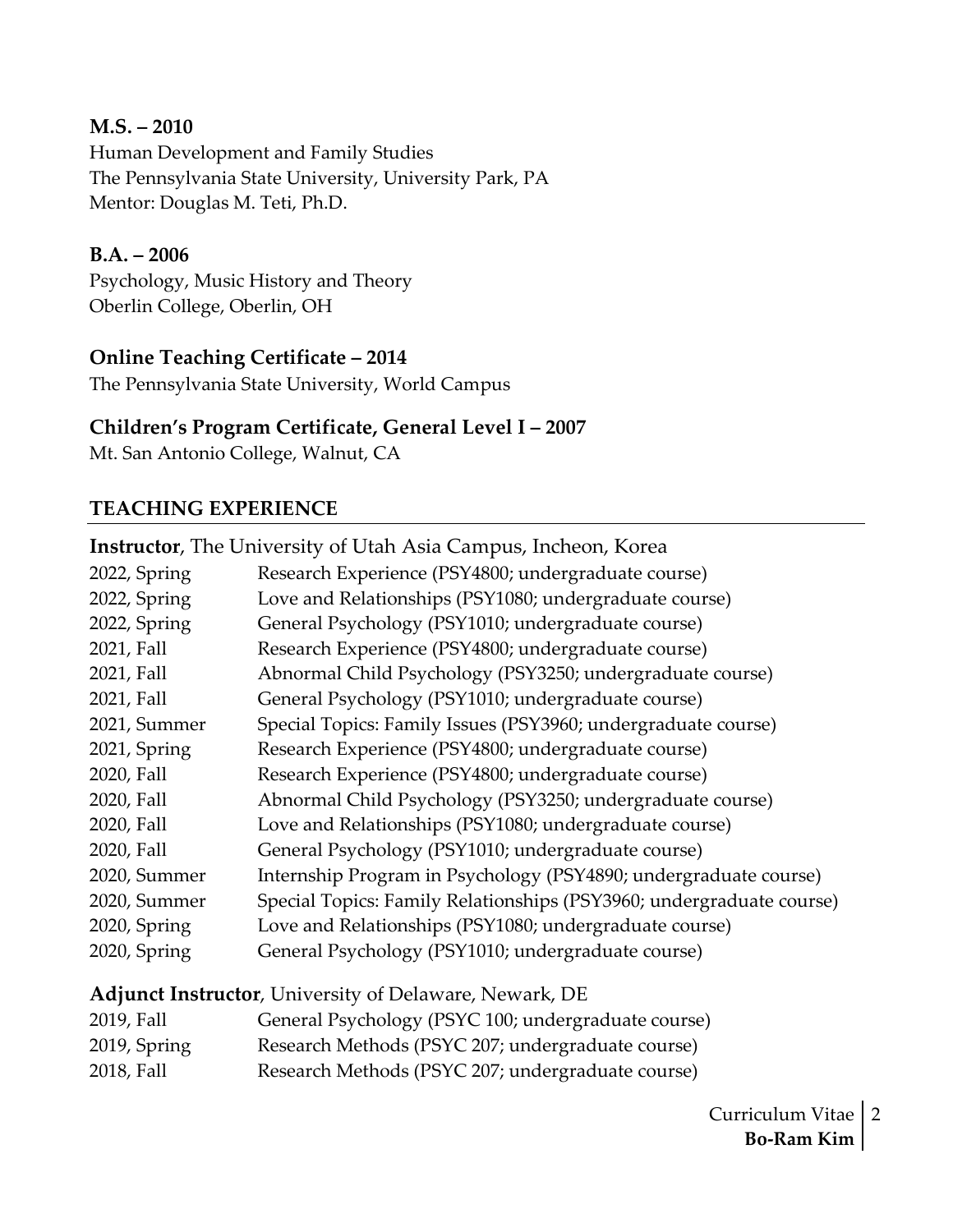**Graduate Teaching Instructor**, The Pennsylvania State University, University Park, PA

| 2014, Summer | Family Relationships (HDFS 418; online course)                  |
|--------------|-----------------------------------------------------------------|
| 2013, Summer | Introduction to Human Development and Family Studies (HDFS 129; |
|              | undergraduate course)                                           |
| 2012, Summer | Infant and Child Development (HDFS 229; undergraduate course)   |
| 2011, Summer | Infant and Child Development (HDFS 229; undergraduate course)   |

**Graduate Teaching Assistant**, The Pennsylvania State University, University Park, PA 2014, Spring Infant Development (HDFS 428; undergraduate course) 2013, Fall Analysis of Family Problems (HDFS 477; undergraduate course) 2013, Spring Empirical Inquiry in Human Development (HDFS 312W; undergraduate course) 2013, Spring Introduction to Human Development and Family Studies (HDFS 129; undergraduate course) 2012, Fall Human Development and Family Studies Interventions (HDFS 311; undergraduate course) 2011, Spring Infant and Child Development (HDFS 229; undergraduate course)

**Preschool Teacher**, River School, Newport Jersey City, NJ

| 2016-2017 | Lead Preschool Teacher, 4-5 year old classroom |
|-----------|------------------------------------------------|
|-----------|------------------------------------------------|

2014-2016 Assistant Teacher, 4-5 year old classroom

## **CLINICAL EXPERIENCE**

| 2017-present | Attachment and Biobehavioral Catch-up (ABC)                                                                                                                                                                                                                                                                                                                                                                                                                                                                                                                                                                    |
|--------------|----------------------------------------------------------------------------------------------------------------------------------------------------------------------------------------------------------------------------------------------------------------------------------------------------------------------------------------------------------------------------------------------------------------------------------------------------------------------------------------------------------------------------------------------------------------------------------------------------------------|
|              | University of Delaware (PI: Mary Dozier; Director: Caroline Roben)                                                                                                                                                                                                                                                                                                                                                                                                                                                                                                                                             |
|              | Disseminate intervention program to national and international<br>$\bullet$<br>sites through (1) screening and training of new personnel on the<br>intervention, (2) weekly supervision of clinicians administering<br>the intervention to maintain program fidelity, and (3) training<br>clinicians and staff at other sites in a supervision of supervision<br>model<br>• Oversee pre- and post-intervention parent-child interaction data<br>to assess program effectiveness; including training<br>undergraduates in the coding system<br>• Manage certification process for clinicians who have completed |
|              | the training year in intervention administration                                                                                                                                                                                                                                                                                                                                                                                                                                                                                                                                                               |
|              | Curriculum Vitae                                                                                                                                                                                                                                                                                                                                                                                                                                                                                                                                                                                               |

3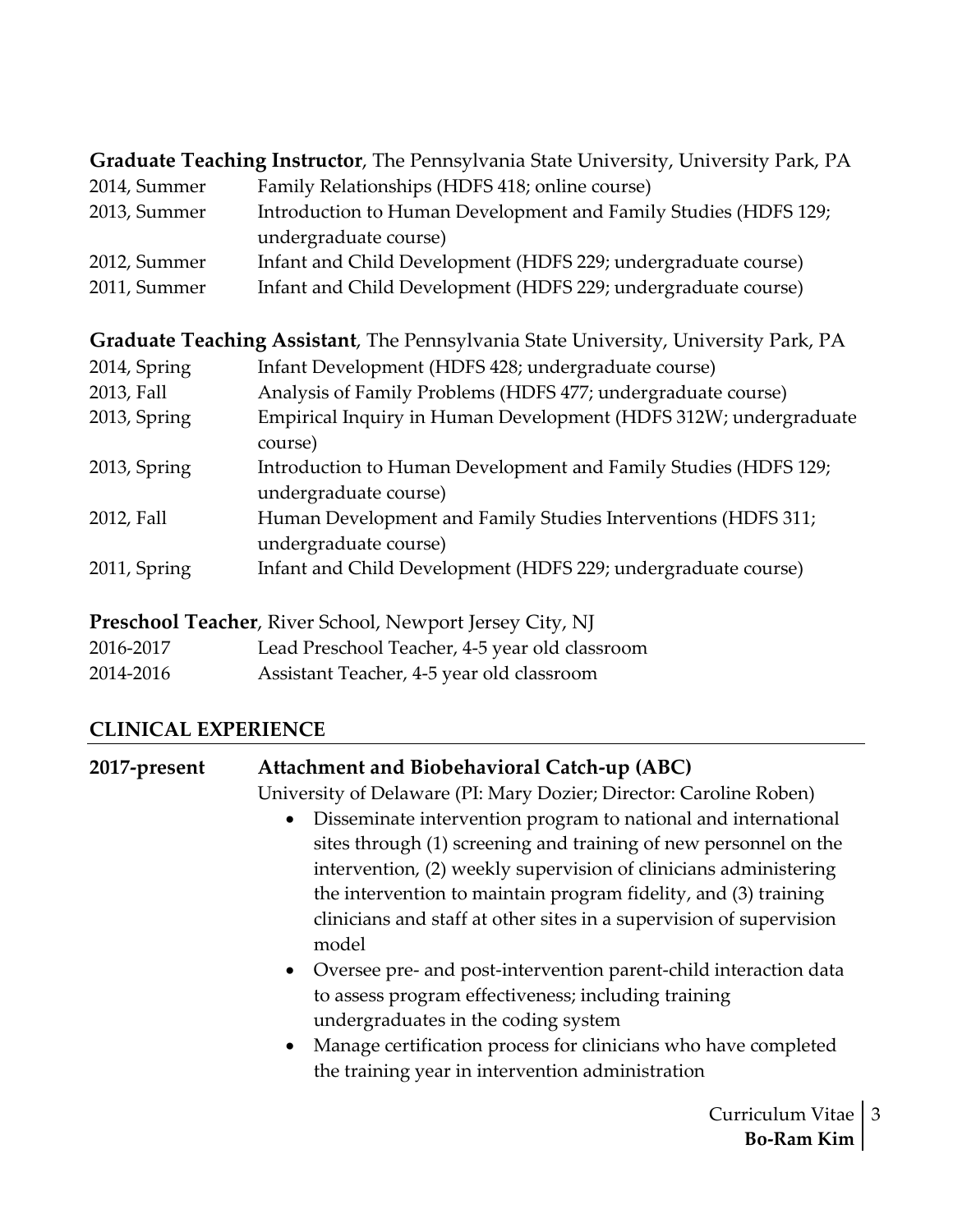• Manage several organization-wide systems in dissemination efforts, e.g., website design and maintenance

#### **RESEARCH EXPERIENCE**

| 2009-2014 | Project SIESTA (Study of Infants' Emergent Sleep Trajectories)<br>The Pennsylvania State University (PI: Douglas M. Teti, Ph.D.)<br>Collected longitudinal data from families regarding bedtime and<br>nighttime parenting and parent-infant interaction, and infant<br>social-emotional development<br>Managed, coded, and analyzed data for professional<br>$\bullet$<br>presentations and manuscripts<br>Coded parental emotional availability during interactions<br>between parents and infants aged 1 month to 2 years during<br>infant bedtime<br>• Coded emotion regulation tasks for infants 6 to 24 months of age<br>Trained and supervised undergraduates to code and enter data |
|-----------|---------------------------------------------------------------------------------------------------------------------------------------------------------------------------------------------------------------------------------------------------------------------------------------------------------------------------------------------------------------------------------------------------------------------------------------------------------------------------------------------------------------------------------------------------------------------------------------------------------------------------------------------------------------------------------------------|
| 2009      | <b>Child Development Lab (Dopamine and ADHD)</b><br>The Pennsylvania State University (PI: Lisa Gatzke-Kopp, Ph.D.)<br>Assisted PI on beginning stages of project including literature<br>$\bullet$<br>searches, undergraduate research assistant recruitment, and study<br>participant recruitment                                                                                                                                                                                                                                                                                                                                                                                         |
| 2007-2009 | <b>Mind of Mothers Study (MOMS)</b><br>The Pennsylvania State University (PI: Douglas M. Teti, Ph.D.)<br>Collected and analyzed electroencephalographic (EEG) and<br>$\bullet$<br>event-related potential (ERP) data from mothers in response to<br>pre-recorded emotional events created by their own infants aged<br>4-5 months<br>Supervised undergraduate research assistants with data analysis<br>and management                                                                                                                                                                                                                                                                      |

## **RESEARCH SKILLS**

## **Behavioral Data Coding**

Emotional Availability Scales (Biringen, 1998) Reliability attained for 3rd and 4th editions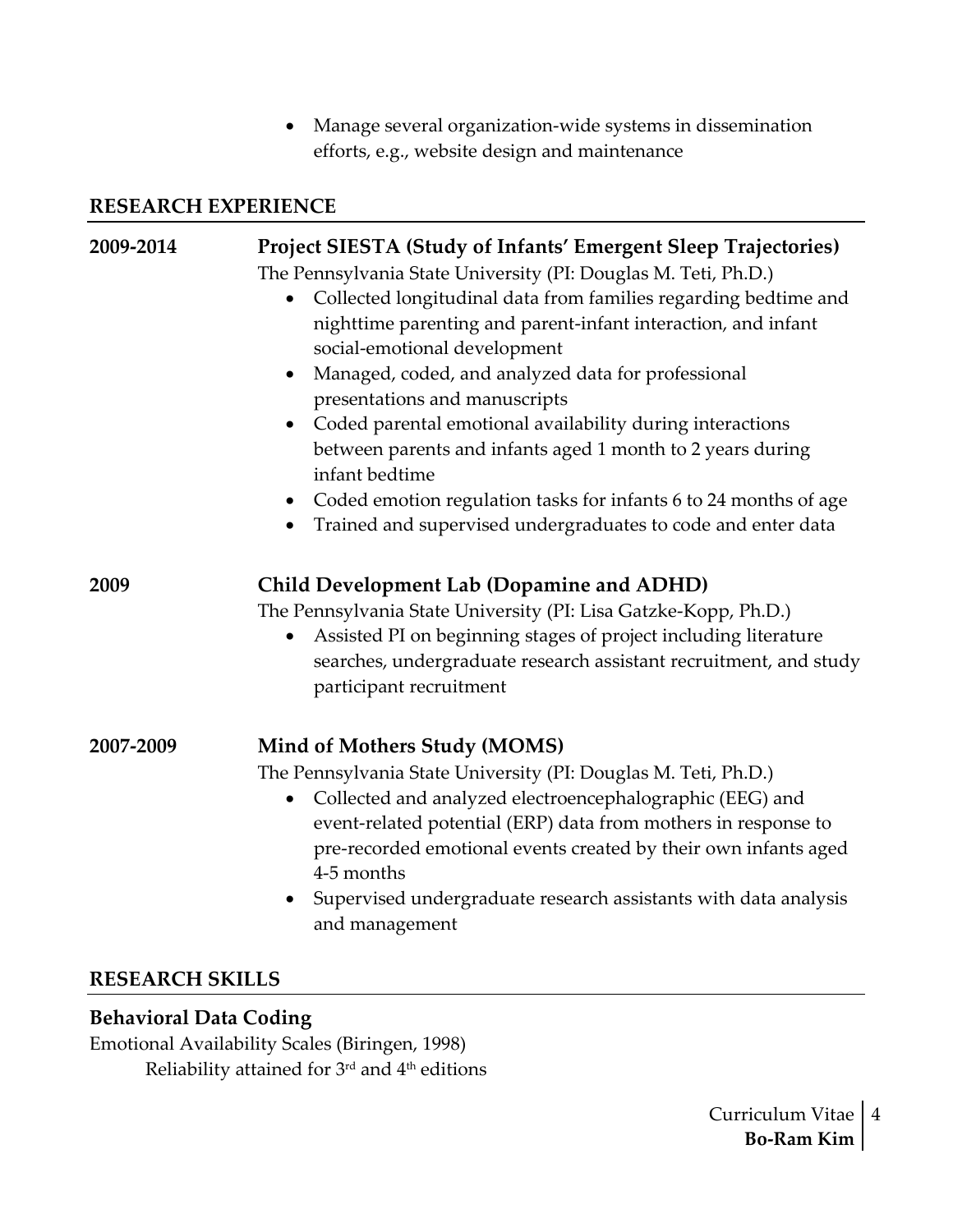Infant Emotion Regulation (Stifter & Braungart, 1995) Reliability attained for Reactivity and Regulation codes

Infant Attachment Security (Ainsworth et al., 1978; Main & Solomon, 1990) Reliability attained for ABC attachment classifications

**Software Programs** SPSS, SAS, Mplus

#### **PEER-REVIEWED JOURNAL ARTICLES**

- **Kim, B.-R.**, Chow, S., Bray, B., & Teti, D. M. (2017). Trajectories of mothers' emotional availability: Relations with infant temperament in predicting attachment security. *Attachment & Human Development*, *19*, 38-57.
- Teti, D. M., Shimizu, M., Crosby, B., & **Kim, B.-R.** (2016). Sleep arrangements, parent-infant sleep during the first year, and family functioning. *Developmental Psychology*, *52*(8), 1169-1181.
- Whitesell, C. J., Teti, D. M., Crosby, B., & **Kim, B.-R.** (2015). Household chaos, sociodemographic risk, coparenting, and parent-infant relations during infants' first year. *Journal of Family Psychology*, *29*(2), 211-220*.*
- **Kim, B.-R.**, Stifter, C. A., Philbrook, L. E., & Teti, D. M. (2014). Infant emotion regulation: Relations to bedtime emotional availability, attachment security, and temperament. *Infant Behavior & Development, 37*(4), 480-490.
- **Kim, B.-R.**, & Teti, D. M. (2014). Maternal emotional availability during infant bedtime: An ecological framework. *Journal of Family Psychology*, *28*(1), 1-11.
- Philbrook, L. E., Hozella, A. C., **Kim, B.-R.,** Jian, N., Shimizu, M., & Teti, D. M. (2014). Maternal emotional availability at bedtime and infant cortisol at 1 and 3 months. *Early Human Development*, *90*(10), 595-605.
- **Kim, B.-R.**, Teti, D. M., & Cole, P. M. (2012). Mothers' affect dysregulation, depressive symptoms, and emotional availability during mother-infant interaction*. Infant Mental Health Journal*, *33*(3), 1-8.
- Teti, D. M., **Kim, B.-R.**, Mayer, G., & Countermine, M. (2010). Maternal emotional availability at bedtime predicts infant sleep quality. *Journal of Family Psychology*, *24*(3), 307-315.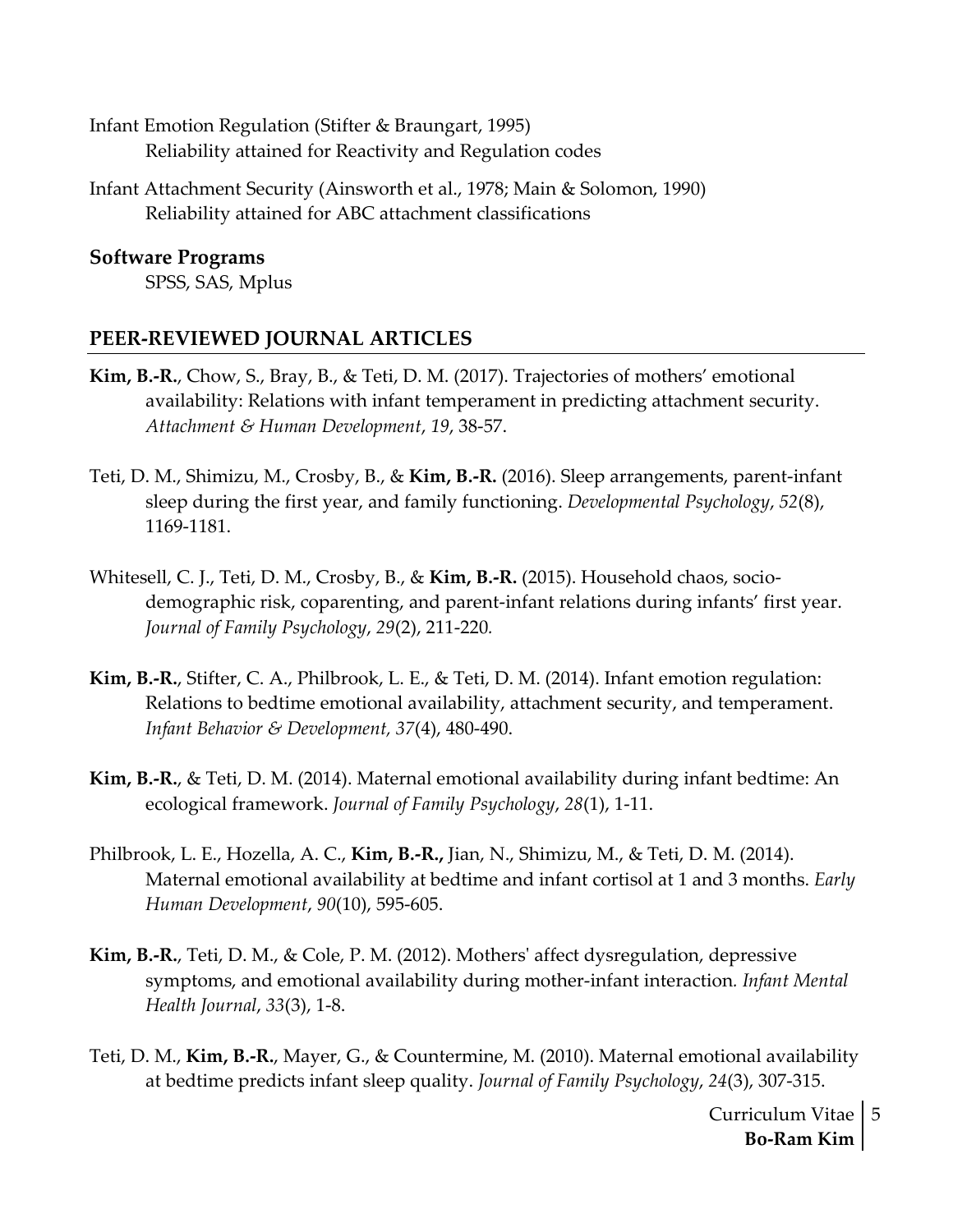## **BOOK CHAPTERS**

- Teti, D. M., Philbrook, L., Shimizu, M., Reader, J., Rhee, H.-Y., McDaniel, B., Crosby, B., **Kim, B.-R.**, & Jian, N. (2015). The social ecology of infant sleep: Structural and qualitative features of bedtime and nighttime parenting and infant sleep in the first year. In S. D. Calkins (Ed.), *Handbook of infant biopsychosocial development*. (pp. 359-391). New York: Guilford.
- Thorsen, M. L., & **Kim, B.-R.** (2015). Reflecting on the diverging destinies of American families: Policy approaches as we move forward. In P. Amato, A. Booth, S. McHale, & J. Van Hook (Eds.), *Families in an era of increasing inequality: Diverging destinies* (pp. 225- 237). New York: Springer.
- Teti, D. M., & **Kim, B.-R.** (2014). Infants and pre-school children: Observational assessments of attachment, a review and discussion of clinical applications. In S. Farnfield & P. Holmes (Eds.), *The Routledge Handbook of Attachment: Assessment* (pp. 53-80)*.* London: Routledge.
- Teti, D. M., **Kim, B.-R.**, Mayer, G., Crosby, B., Towe-Goodman, N. (2012). Maternal depression, mothering and child development. In V. Olisah (Ed.), *Essential notes in psychiatry* (pp. 375-398). ISBN: 978-953-51-0574-9, InTech, Available from: http://www.intechopen.com/books/essential-notes-in-psychiatry/maternal-depressionmothering-and-child-development

#### **SYMPOSIUM PRESENTATIONS**

- Roben, C. K. P., Costello, A. H., **Kim, B.-R.**, Blake, F., Schein, S. S., & Dozier, M. (2019, March). Family engagement in Attachment and Biobehavioral Catch-Up and ratings of parenting and potential for change. Paper symposium at the Society for Research in Child Development conference, Baltimore, MD.
- Teti, D. M., Reader, J., Philbrook, L., Rhee, H.-Y., McDaniel, B., **Kim, B.-R.**, Jian, N. (2013, April). Bedtime and nighttime parenting of infants during the first six months of life and infant sleep quality. Paper presented at the Society for Research in Child Development conference, Seattle, WA.
- Teti, D. M., **Kim, B.-R.**, Mayer, G., McDaniel, B., Philbrook, L., Rhee, H.-Y., Shimizu, M., Whitesell, C., & Crosby, B. (2012, June). Bedtime parenting vs. infant sleep quality in the first year of life: predicting attachment security and behavior problems. Paper presented at the International Conference on Infant Studies, Minneapolis, MN.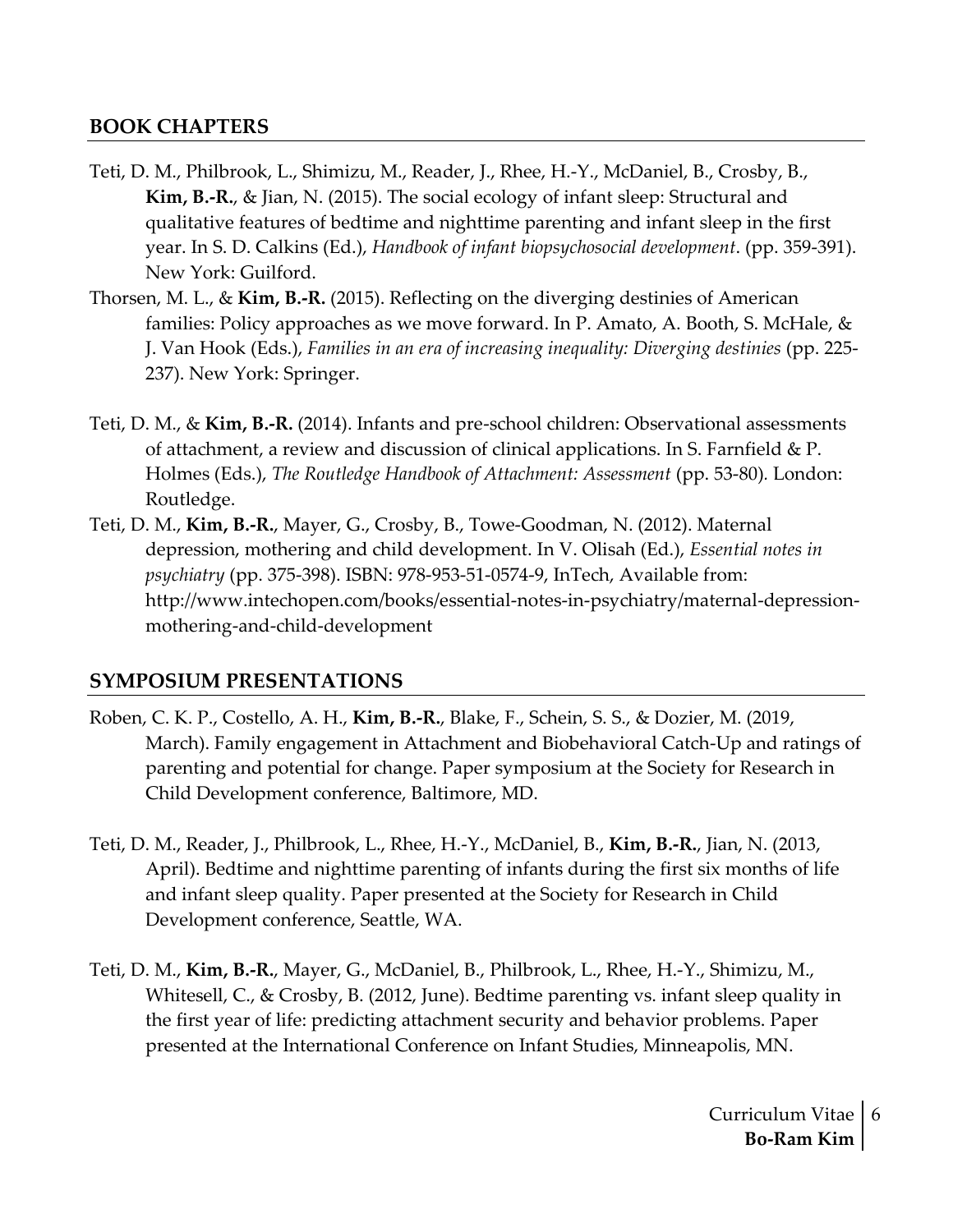- Teti, D. M., Crosby, B., & **Kim, B.-R.** (2011, March-April). Maternal depressive symptoms and marital adjustment at 1 and 3 months predict mother-infant bedsharing by 6 months. Paper presented at the Society for Research in Child Development conference, Montreal, Canada.
- Teti, D. M., **Kim, B.-R.**, & Mayer, G. (2010, June-July). Maternal emotional availability at bedtime predicts infant sleep quality. Paper presented at the World Association for Infant Mental Health congress, Leipzig, Germany.
- Teti, D. M., Countermine, M. S., Mayer, G. E**.,** & **Kim, B.-R.** (2009, April). Parenting practices and emotional availability at bedtime and at night, and infant sleep disruption. Paper presented at the Society for Research in Child Development conference, Denver, CO.

## **POSTER PRESENTATIONS**

- Jian, N., Teti, D. M., & **Kim, B.-R.** (2015, March). Infant negative emotionality and observed bedtime maternal emotional availability predicting one-year-olds' behavior problems. Poster presented at the Society for Research in Child Development conference, Philadelphia, PA.
- Philbrook, L., Jian, N., **Kim, B.-R.**, McDaniel, B., Reader, J., Rhee, H.-Y., & Teti, D. M. (2015, March). Influences and interactions of parenting practices and quality of bedtime on infant sleep quality across the first six months. Poster presented at the Society for Research in Child Development conference, Philadelphia, PA.
- Shimizu, M., Teti, D. M., **Kim, B.-R.**, & Philbrook, L. (2015, March). Are 9- to 12-month increases in infant sleep disruption an index of healthy attachment development? Poster presented at the Society for Research in Child Development conference, Philadelphia, PA.
- **Kim, B.-R.**, & Teti, D. M. (2013, April). Infant temperamental reactivity moderates the relation between attachment security and emotion regulation strategies. Poster presented at the Society for Research in Child Development conference, Seattle, WA.
- Jian, N., **Kim, B.-R.**, Teti, D. M. (2013, April). Maternal emotional availability, motherperceived infant temperament and objectively-assessed infant sleep at six month. Poster presented at the Society for Research in Child Development conference, Seattle, WA.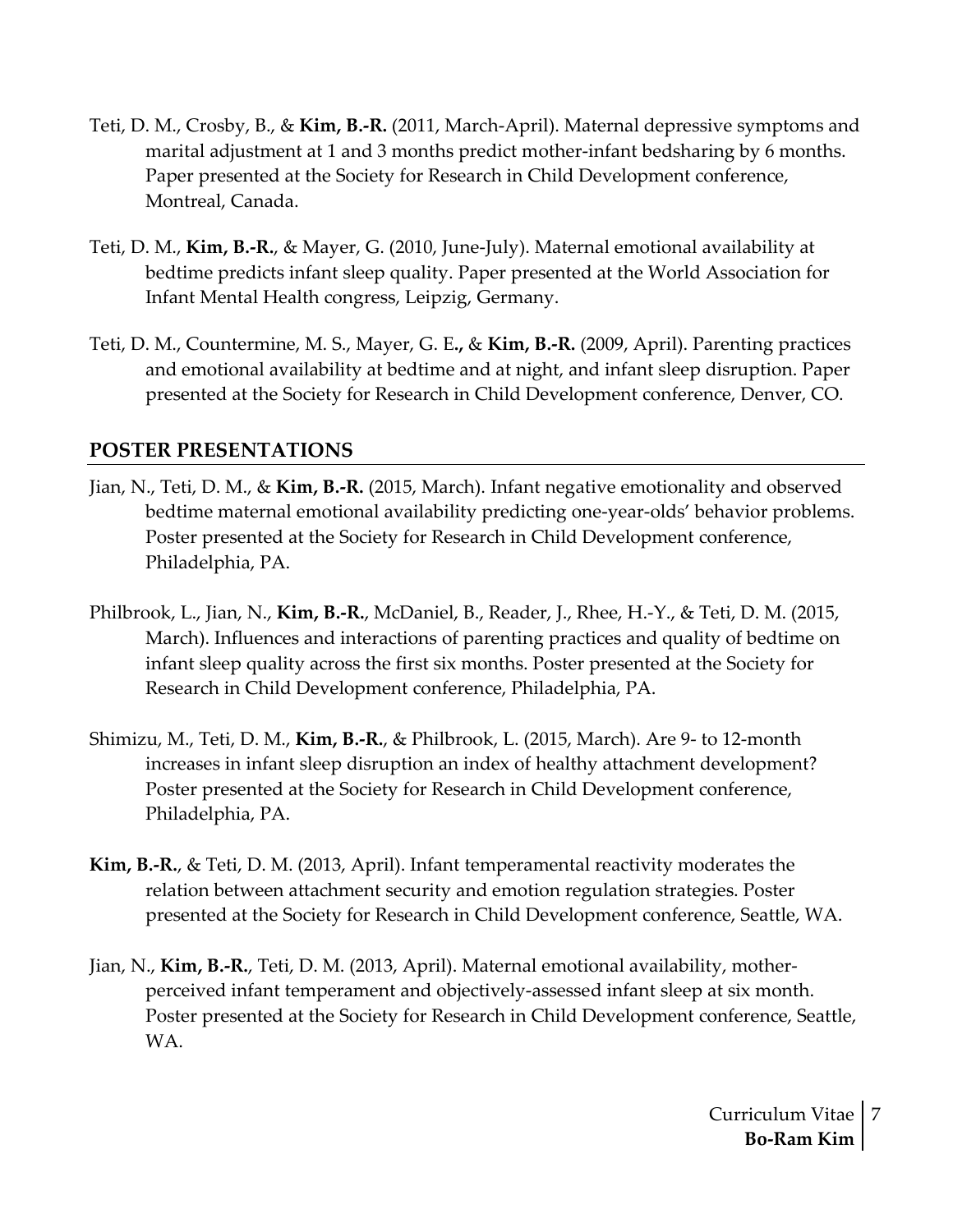- Rhee, H.-Y., **Kim, B.-R.**, Mayer, G., Teti, D. M. (2013, April). Mothers' daily mood variability and emotional availability during the early transition to parenthood. Poster presented at the Society for Research in Child Development conference, Seattle, WA.
- Shimizu, M., **Kim, B.-R.**, Teti, D. M. (2013, April). Maternal distress, maternal emotional availability at bedtime, and infant sleep arrangements at 3, 6, and 9 months. Poster presented at the Society for Research in Child Development conference, Seattle, WA.
- **Kim, B.-R.**, Rhee, H.-Y., Shimizu, M., Mayer, G., & Teti, D. M. (2012, June). Infant temperament moderates the link between mothers' emotional availability during infant bedtimes and attachment security. Poster presented at the International Conference on Infant Studies, Minneapolis, MN.
- Philbrook, L., Hozella, A., **Kim, B.-R.**, Teti, D. M. (2012, June). Maternal emotional availability, co-parenting quality, infant temperament, and infant diurnal cortisol at 3 months. Poster presented at the International Conference on Infant Studies, Minneapolis, MN.
- Shimizu, M., **Kim, B.-R.**, Teti, D. M. (2012, June). Infant sleeping arrangements, infant attachment, and maternal emotional availability during the first year of life. Poster presented at the International Conference on Infant Studies, Minneapolis, MN.
- **Kim, B.-R.**, Teti, D. M., & Mayer, G. (2011, March-April). Coparenting at 1 and 3 months postpartum predicts parents' emotional availability during infant bedtimes at 6 months. Poster presented at the Society for Research in Child Development conference, Montreal, Canada.
- Mayer, G., Teti, D. M., & **Kim, B.-R.**, (2011, March-April). Co-parenting during infants' first three months and socio-emotional and behavioral adjustment at 1 year. Poster presented at the Society for Research in Child Development conference, Montreal, Canada.
- **Kim, B.-R.**, Teti, D. M., & Cole, P. M. (2010, March). Mothers' affect regulation, depressive symptoms, and emotional availability during mother-infant interaction. Poster presented at the International Conference on Infant Studies, Baltimore, MD.